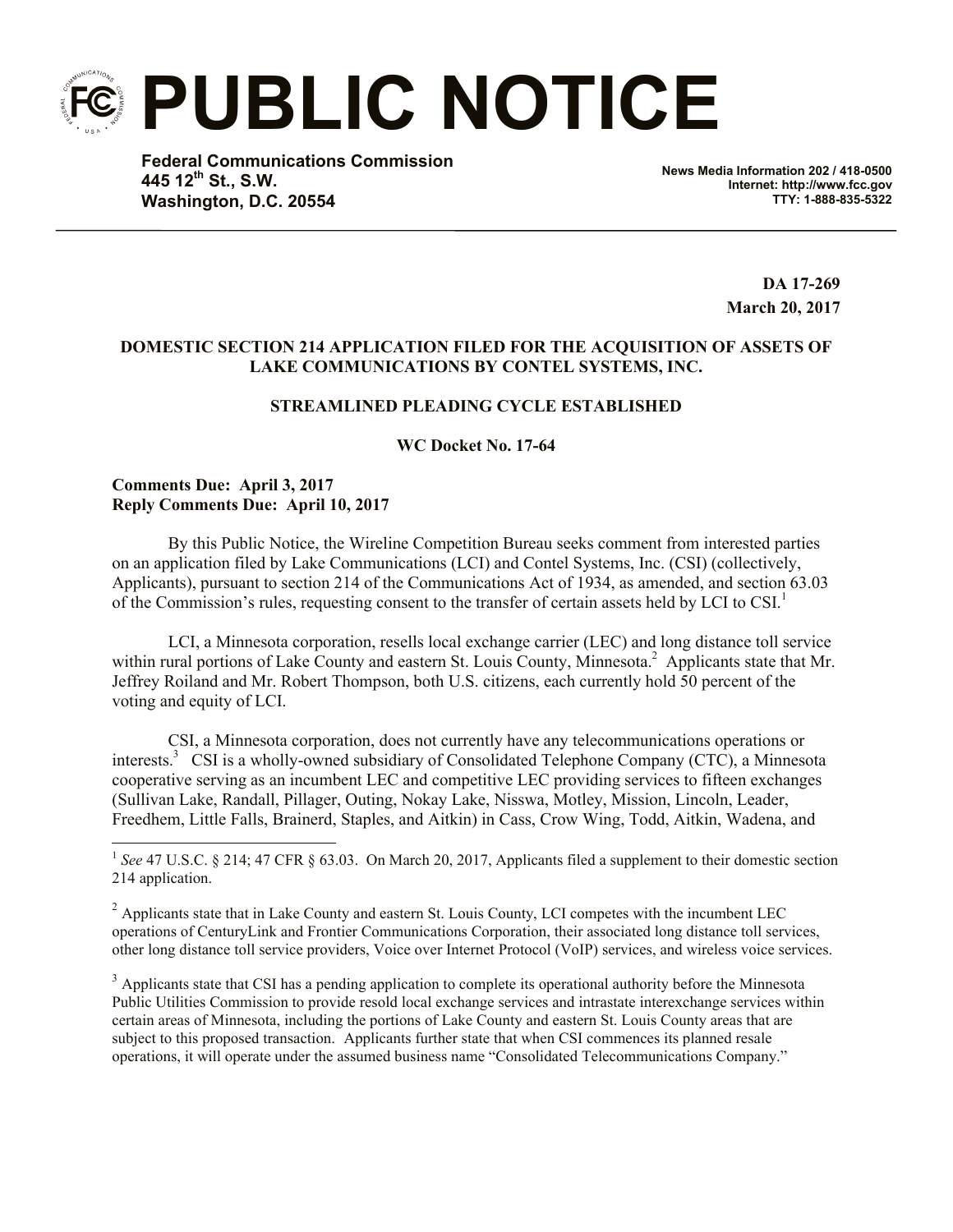Morrison Counties in rural central Minnesota.<sup>4</sup> Applicants state that no other individual or entity will directly or indirectly own or control an interest of 10 percent or more of the equity and/or voting power of CSI after the proposed transaction.

The proposed transaction is the acquisition by CSI of all the LCI assets used to provide resold local exchange and long distance toll service, including LCI's blanket domestic section 214 authorization, in the rural area encompassing Lake County and eastern St. Louis County, Minnesota. Applicants assert that the proposed transaction qualifies for streamlined treatment under sections 63.03(b)(2)(ii) of the Commission's rules and that a grant of the application will serve the public interest, convenience, and necessity.<sup>5</sup>

Domestic Section 214 Application Filed for the Acquisition of Assets of Lake Communications by Contel Systems, Inc., WC Docket No. 17-64 (filed Mar. 10, 2017).

#### **GENERAL INFORMATION**

The transfer of assets identified herein has been found, upon initial review, to be acceptable for filing as a streamlined application. The Commission reserves the right to return any transfer application if, upon further examination, it is determined to be defective and not in conformance with the Commission's rules and policies. Pursuant to section 63.03(a) of the Commission's rules, 47 CFR § 63.03(a), interested parties may file comments **on or before April 3, 2017**, and reply comments **on or before April 10, 2017**. Pursuant to section 63.52 of the Commission's rules, 47 CFR. § 63.52, commenters must serve a copy of comments on the Applicants no later than the above comment filing date. Unless otherwise notified by the Commission, the Applicants may transfer assets on the 31st day after the date of this notice.

Pursuant to section 63.03 of the Commission's rules, 47 CFR § 63.03, parties to this proceeding should file any documents in this proceeding using the Commission's Electronic Comment Filing System (ECFS): http://apps.fcc.gov/ecfs/.

### **In addition, e-mail one copy of each pleading to each of the following:**

1) Tracey Wilson, Competition Policy Division, Wireline Competition Bureau, tracey.wilson@fcc.gov;

 $547$  CFR § 63.03(b)(2)(ii).

l

 $4$  Applicants state that CTC has approximately 11,600 member-owners, none of whom directly or indirectly owns or controls 10 percent or more of the equity or voting power of CTC; that all of the directors, officer and key management officials of CTC are U.S. citizens; and that, on information and belief, all member-owners are U.S. citizens. According to the Applicants, CTC owns a 100 percent equity interest in CI Communications, Inc., a Minnesota corporation, providing local exchange telecommunications services in the Crosby exchange in Crow Wing County in rural central Minnesota. CTC also holds a 20 percent equity interest in Central Transport Group, LLC, a Minnesota limited liability company, providing middle mile and other transport services to telecommunications carriers in the State of Minnesota. Applicants state that CTC and CSI have no other subsidiaries or affiliates that offer telecommunications services.